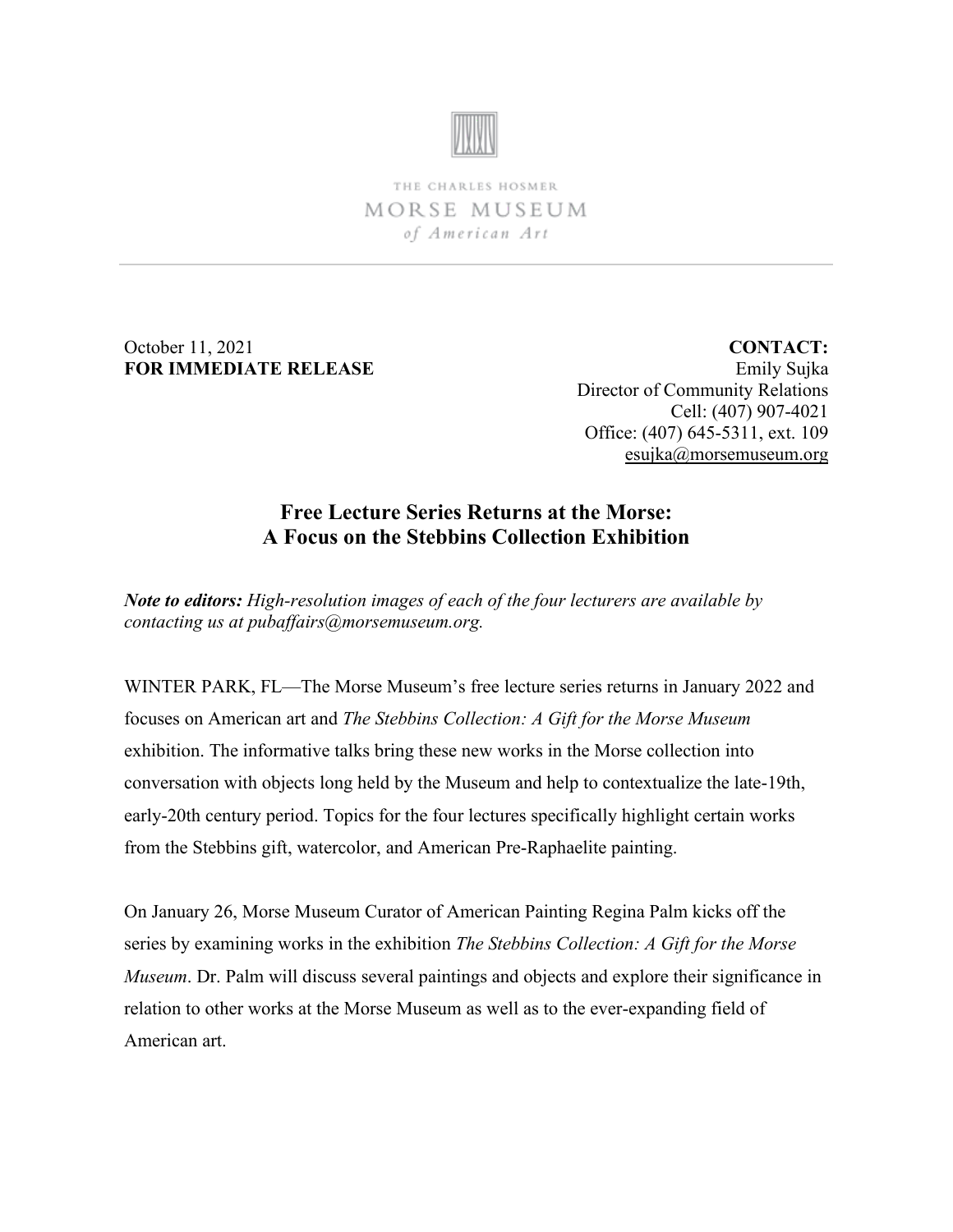In February, Kathleen A. Foster, the Robert L. McNeil Jr., Senior Curator of American Art and Director of the Center for American Art at the Philadelphia Museum of Art, will talk about the status of watercolor in the United States and the forces that propelled it to unexpected popularity in the late 19th century.

Morse Museum Director Laurence J. Ruggiero will connect the history of the Museum and the vision of Hugh F. and Jeannette G. McKean, the Museum's first director and founder respectively, with the Stebbins gift. The Morse's collection of late 19th- and early 20thcentury works of art is substantially enhanced by this donation of American paintings, works on paper, and sculpture.

Concluding the 2022 lecture series will be Virginia M. G. Anderson, Curator of American Art and Department Head of American Painting and Sculpture and Decorative Arts at the Baltimore Museum of Art. Anderson will discuss the American Pre-Raphaelites with a focus on American painter and professor Charles Herbert Moore (1840–1930).

The lectures take place on selected Wednesdays in the Jeannette G. and Hugh F. McKean Pavilion, 161 West Canton Avenue (just behind the Museum), conditions permitting. All of these talks are free and open to the public. Space is limited and filled on a first-come, firstserved basis.

Details of the lectures are as follows:

## **Highlights from the Stebbins Collection**

*January 26, 2:30 p.m.* Regina Palm Curator of American Painting, Morse Museum, Winter Park

#### **The Story of the American Watercolor Movement**

*February 16, 2:30 p.m.* Kathleen A. Foster Robert L. McNeil Jr., Senior Curator of American Art and Director, Center for American Art Philadelphia Museum of Art, Philadelphia

## **The McKeans, American Painting, and the Morse**